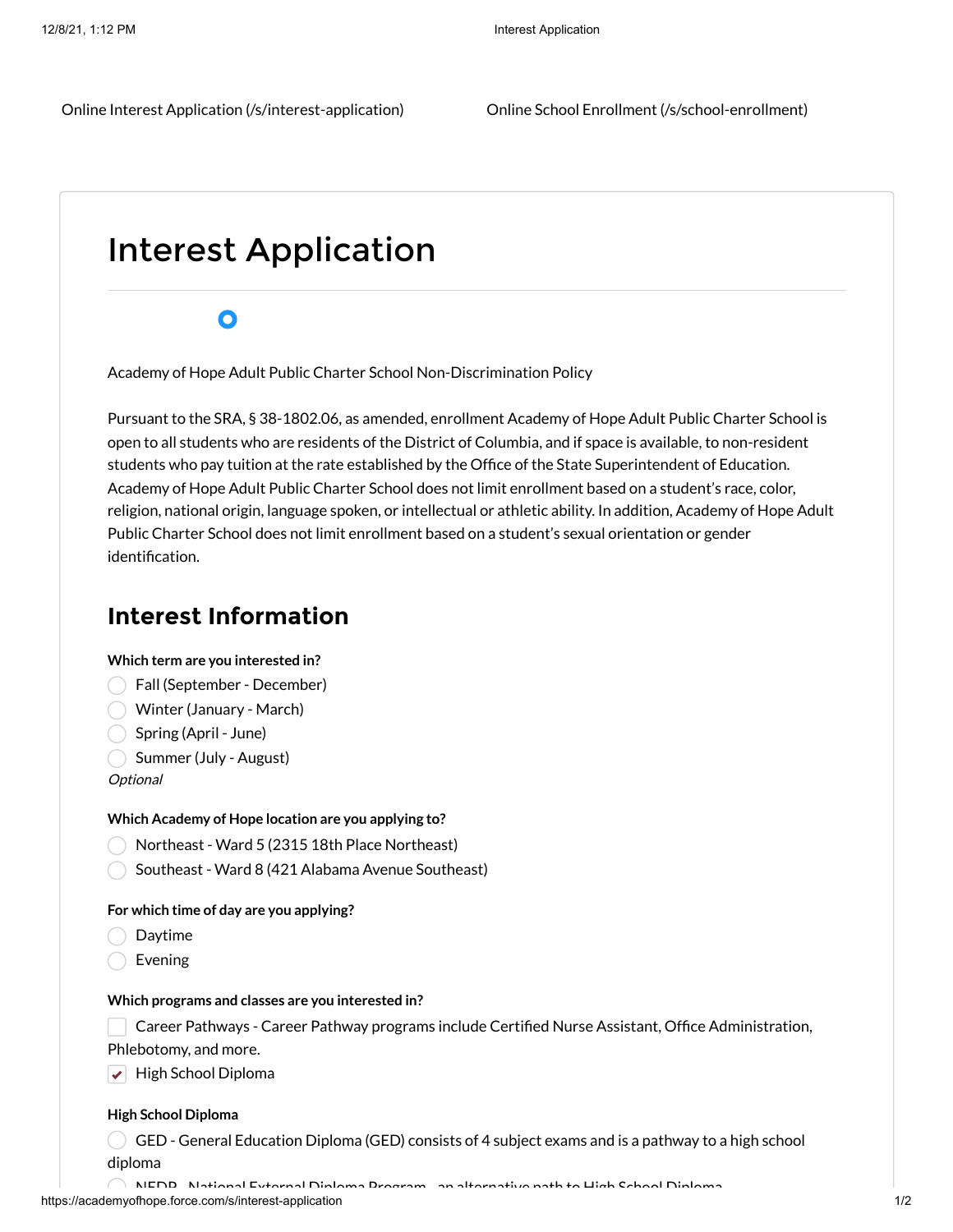|        | INCUP - INQUOIDE EXTERITED DIPIONE PLOGEONI - di che nature patri to filisi punon Dipione d |  |          |
|--------|---------------------------------------------------------------------------------------------|--|----------|
| Cancel |                                                                                             |  | Continue |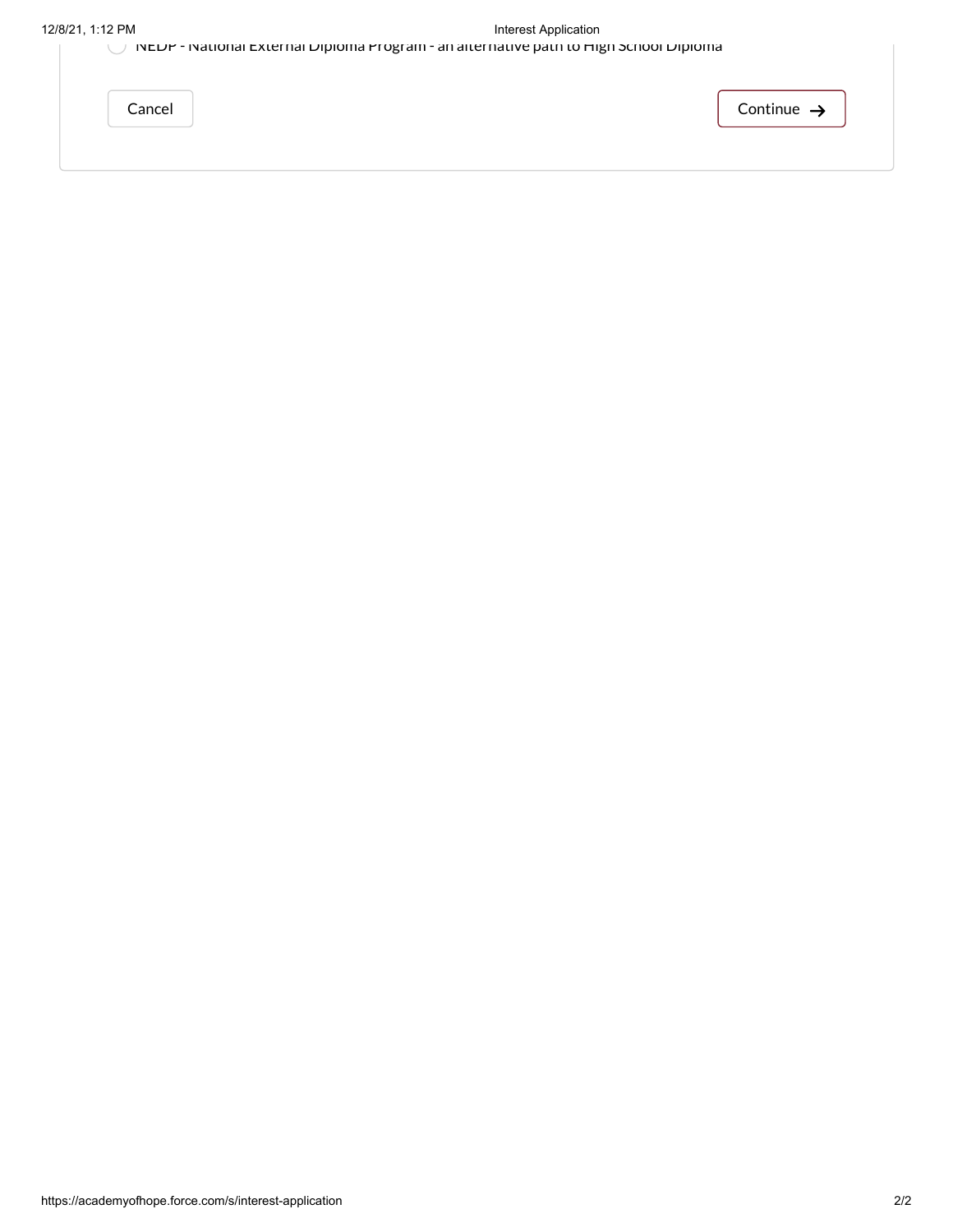Online [Interest](javascript:void(0);) Application [\(/s/interest-application\)](https://academyofhope.force.com/s/interest-application) Online School Enrollment [\(/s/school-enrollment\)](https://academyofhope.force.com/s/school-enrollment)

| ◙                                   | $\mathbf \Omega$                         |  |
|-------------------------------------|------------------------------------------|--|
| <b>Personal Information</b>         |                                          |  |
| First Name                          | Last Name                                |  |
| <b>Birthdate</b>                    |                                          |  |
| December 8, 2003                    | 苗                                        |  |
| Gender                              | $\blacktriangle$<br>$\blacktriangledown$ |  |
| Optional                            |                                          |  |
| What was your last grade completed? |                                          |  |
| Optional                            | $\blacktriangle$<br>$\blacktriangledown$ |  |
| Do you have a high school diploma?  |                                          |  |
|                                     |                                          |  |